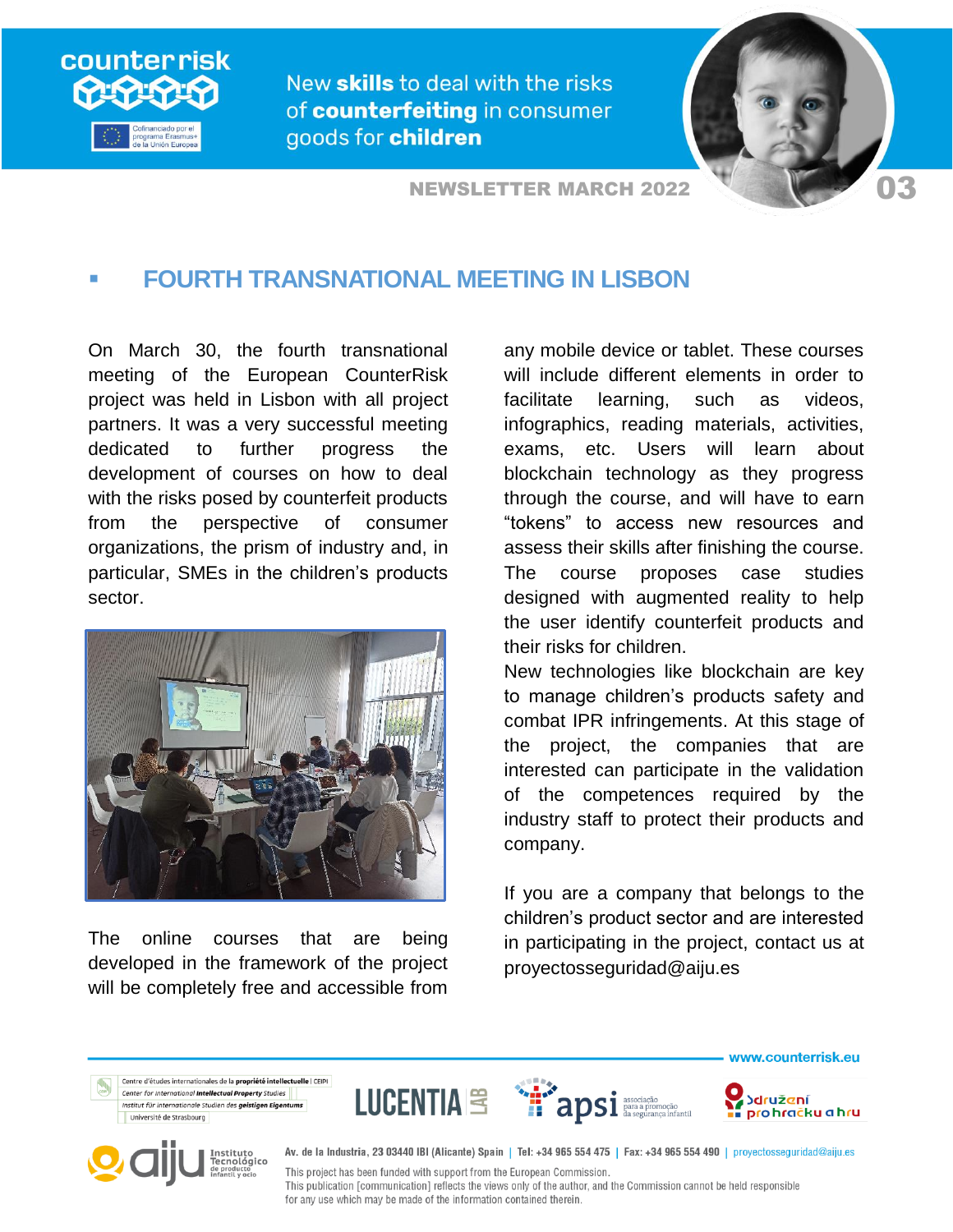

New skills to deal with the risks of counterfeiting in consumer goods for children



**NEWSLETTER MARCH 2022** 

## **THE PROMOTIONAL NOOC VIDEO IS AVAILABLE FOR CONSUMER ORGANISATIONS**

Consumer organizations face a major challenge in terms of educating and raising awareness among consumers about the health risks of counterfeit products, which become particularly serious when it comes to vulnerable consumers, such as children. We prepared this video for consumer organizations and anyone working to raise awareness and educate European consumers.

[https://www.youtube.com/watch?v=yDB2vg](https://www.youtube.com/watch?v=yDB2vgJcXi8) [JcXi8](https://www.youtube.com/watch?v=yDB2vgJcXi8) 



## **THE NEXT SHORT TERM JOINT TRAINING ACTIVITY FOR THE COUNTERRISK PROJECT STAFF**

From the  $9<sup>th</sup>$  to the 13<sup>th</sup> of May, an event dedicated to sharing expertise and



experience will be held between the staff of the organizations that are developing the intellectual products in the framework of the project. This event will take place at the Centre for International Intellectual Property Studies (CEIPI) of the University of Strasbourg (France).

This training activity will focus on key knowledge for companies to protect their products and brand. Therefore, it will address, among others, the legal aspects

Centre d'études internationales de la propriété intellectuelle | CEIPI Center for International Intellectual Property Studies Institut für internationale Studien des geistigen Eigentums Université de Strasbourg







www.counterrisk.eu



Av. de la Industria, 23 03440 IBI (Alicante) Spain | Tel: +34 965 554 475 | Fax: +34 965 554 490 | proyectosseguridad@aiju.es

This project has been funded with support from the European Commission. This publication [communication] reflects the views only of the author, and the Commission cannot be held responsible for any use which may be made of the information contained therein.